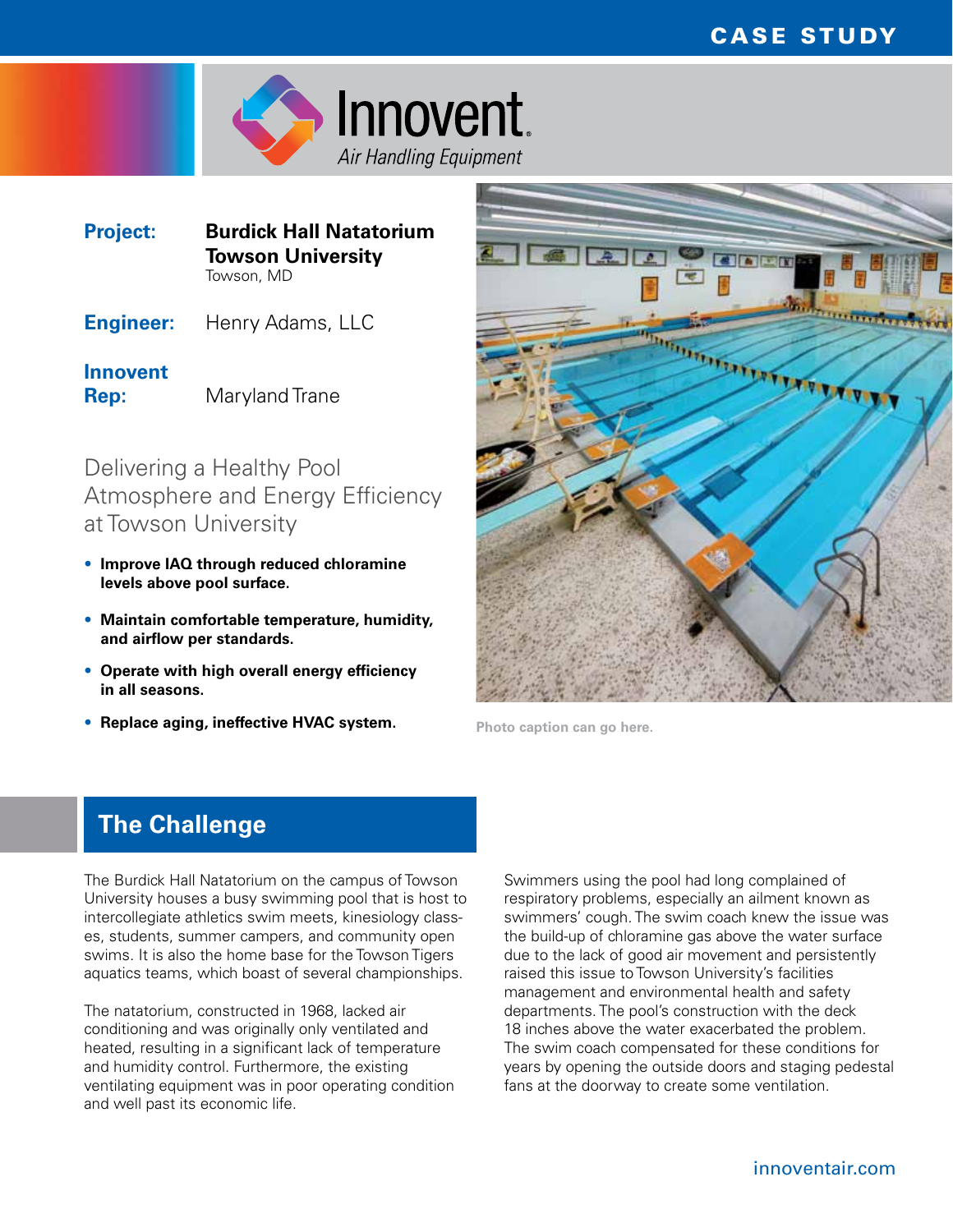### **The Challenge (continued)**

Dennis Bohlayer, Associate Director of Engineering for Towson University's Facilities Management Department, headed the HVAC equipment replacement project to resolve the issues. Bohlayer has a personal passion for seeking out energy efficiency as a top priority in any equipment replacement project. His goal was to improve the indoor air quality of the natatorium in the most energy-conserving and sustainable manner available. Bohlayer said, "You only get these opportunities every 20-25 years, so you really need to solve the problem well with the long term objectives in mind."

For engineering assistance, Bohlayer turned to Henry Adams consulting engineers, based on a trusted relationship and their experience with other pool environments. Senior Mechanical Engineer Nathaniel Krumpe, PE, was very cognizant of the need to "bring the natatorium up to code in terms of ASHRAE and other standards in order to meet ventilation requirements." Another challenging issue included handling the requirements for a widely varying number of swimmers and spectators, depending on the type of event.

### **The Innovent Solution**

Henry Adams and Bohlayer began digging into the distinctly different natatorium control strategies of various pool dehumidification equipment manufacturers. The design team believed Innovent's strategy of using high amounts of outside air for ventilation and dehumidification, coupled with use of flat plate heat exchangers to recover energy from return air, was the most energy

efficient system for their application, especially since utilizing heat recovery to heat the pool water was not an economical option due to its relatively high construction costs. Bohlayer attended an educational Engineer's Breakfast held at Maryland Trane which reinforced his interest in this strategy.



**Two Innovent Natatorium Dehumidification Units (NDHU) on the Burdick Hall roof.**

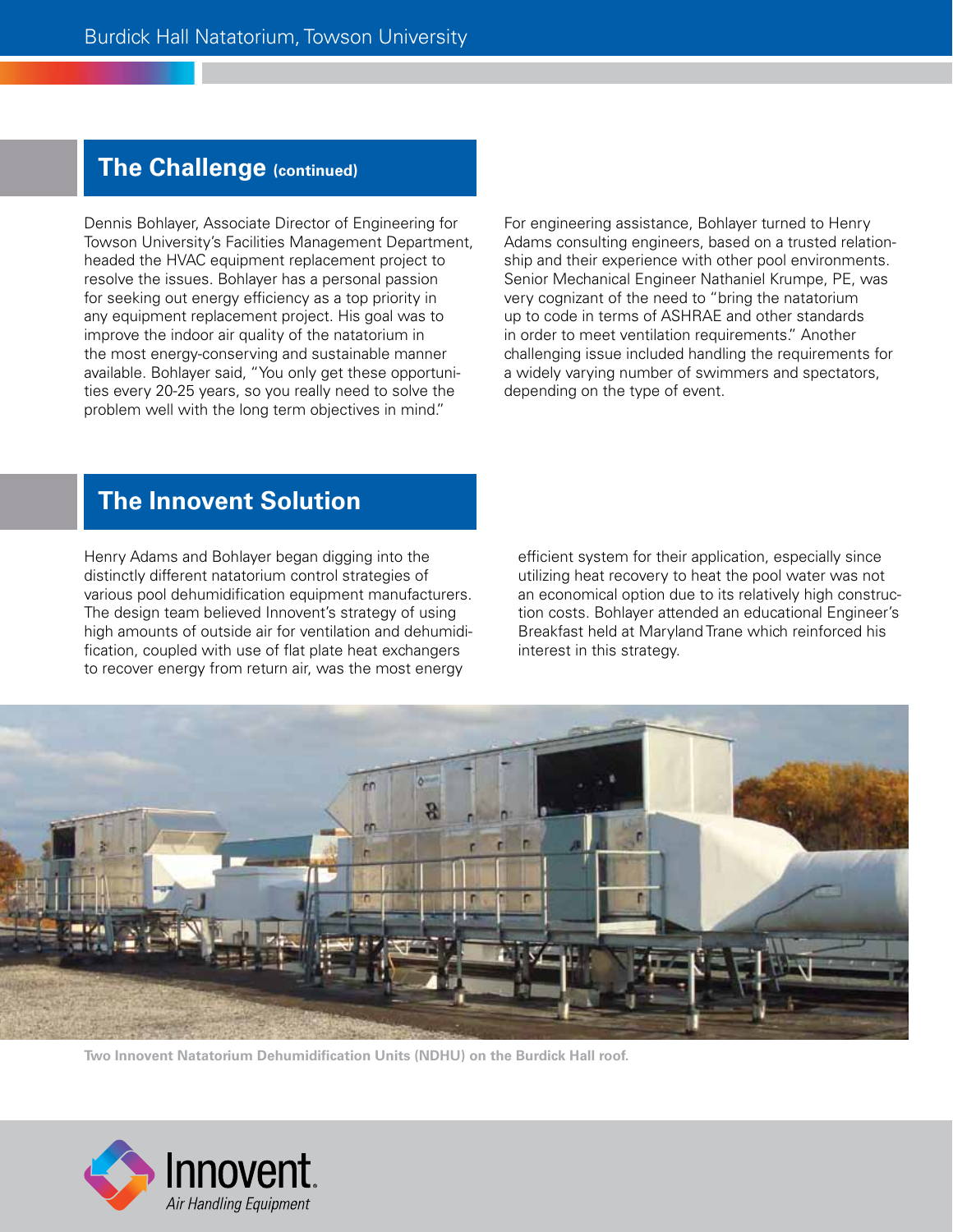The diligent team developed and issued an Invitation for Bid (IFB) package to suppliers, detailing its required criteria for a flat plate heat exchanger. Bohlayer said "Henry Adams exposed us to the options in the marketplace and we made the decision to stick with the flat plate heat exchanger as the most energy efficient solution out there for our particular application."

Because of his commitment and passion for energy efficiency, Bohlayer was determined to "evaluate the suppliers not on first cost alone, but rather on the basis of total life cycle cost." Bohlayer and Henry Adams developed detailed requirements in the IFB which included calculations for projected energy performance based on manufacturers' inputs with subsequent performance verification through factory testing.

Bohlayer wanted "not just numbers, but to see for myself that the manufacturer's projections were honest and realistic." Following the contract award, he toured the Innovent manufacturing facility in Minneapolis, MN "to be able to see the attention to detail that goes into the construction; not just regular units in production, but your own unit; and witness it undergoing its performance testing."

He came away "impressed with the quality of the workmanship and the testing procedures and results" and advises "a factory visit is well worth the time and travel." He still keeps a sample of the aluminum flat plate heat exchanger material formed by a special machine in the factory.

After an extensive analysis of the bids, the equipment contract was awarded to Innovent. The team favored the Innovent approach for offering:

- **Lower operating costs than traditional systems**
- **Less maintenance than mechanical dehumidification systems**
- **Healthier IAQ with increased outside air**
- **Increased energy efficiency through use of a flat plate, air-to-air, heat exchanger**
- **Interface to the campus Building Automation System (BAS)**



**Dennis Bohlayer, Associate Director of Engineering for Towson University's Facilities Management Department; left; with Mechanical Engineer Nathaniel Krumpe of Henry Adams.**

Towson pre-purchased a pair of Innovent Natatorium Dehumidification Units (NDHU) for just-in-time delivery for July 2008. But as can happen with complex projects, a contracting issue for the overall pool renovation and equipment installation caused the team to miss the narrow construction window of the summer. Consequently, the units were stored in place on the roof until the next construction window, which was summer 2009. An Innovent factory expert assisted with the unit start-up and training of the maintenance staff. Bohlayer stated, "The training he provided us was very valuable." Consulting engineer Krumpe added his endorsement, "While intended for the facilities department, we also sat in on it and felt that it was highly informative."